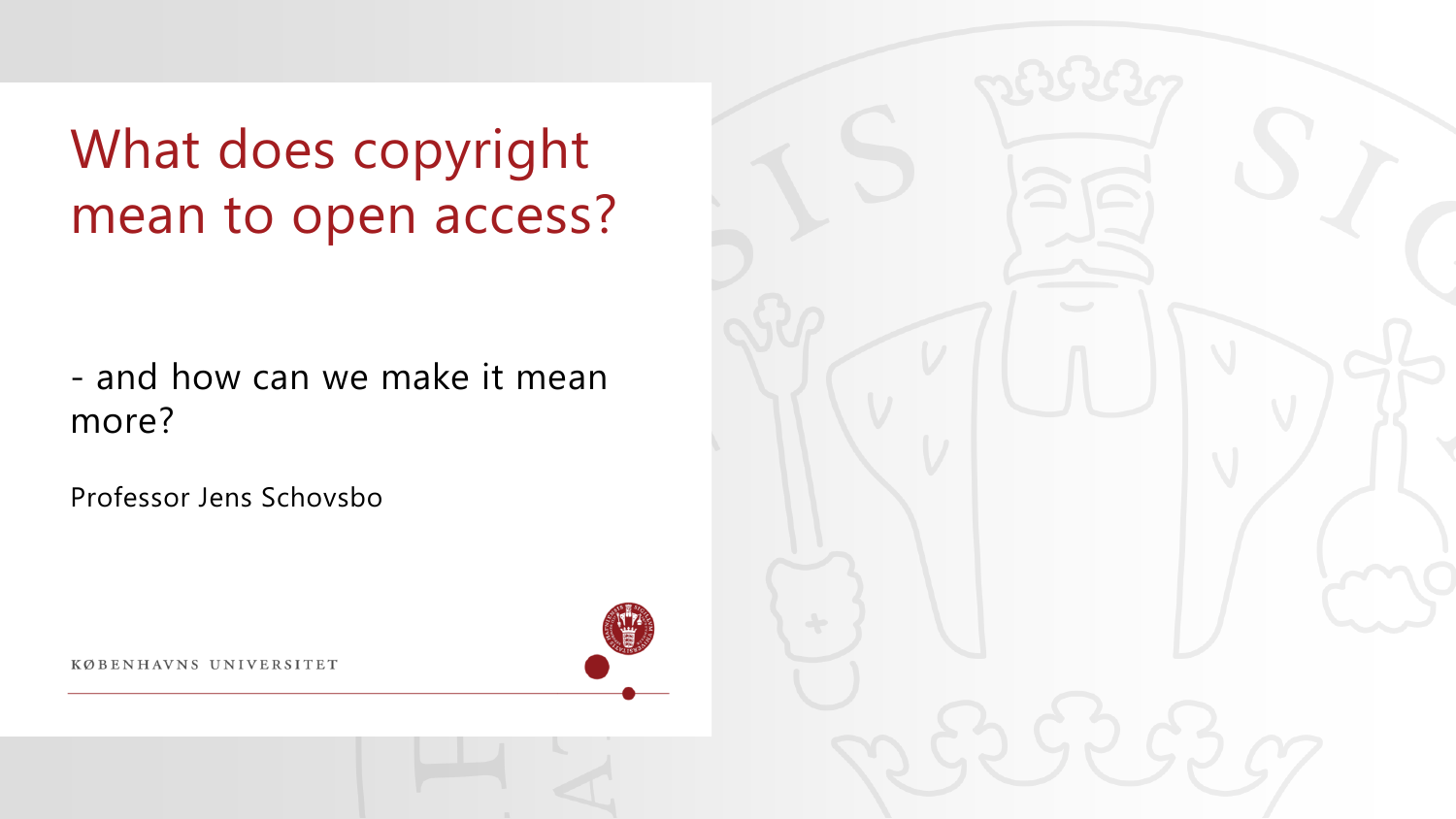## Research means copyright

- Most research-output is automatically protected by copyright:
	- "Works" in the form of texts, computer programs, pictures, sounds etc. if "original"
		- The result of free and creative choices made by the author
		- Even structure and composition may be protected
		- "ideas", "arguments", algorithms cannot be original
		- Joint authorship (but just for "authors")
		- Legal entities (universities etc.) cannot be (first) authors
	- Other output than works
		- Databases (compilations) if the result of investments
			- "collected" and not "created" data
			- Legal entities may be right holders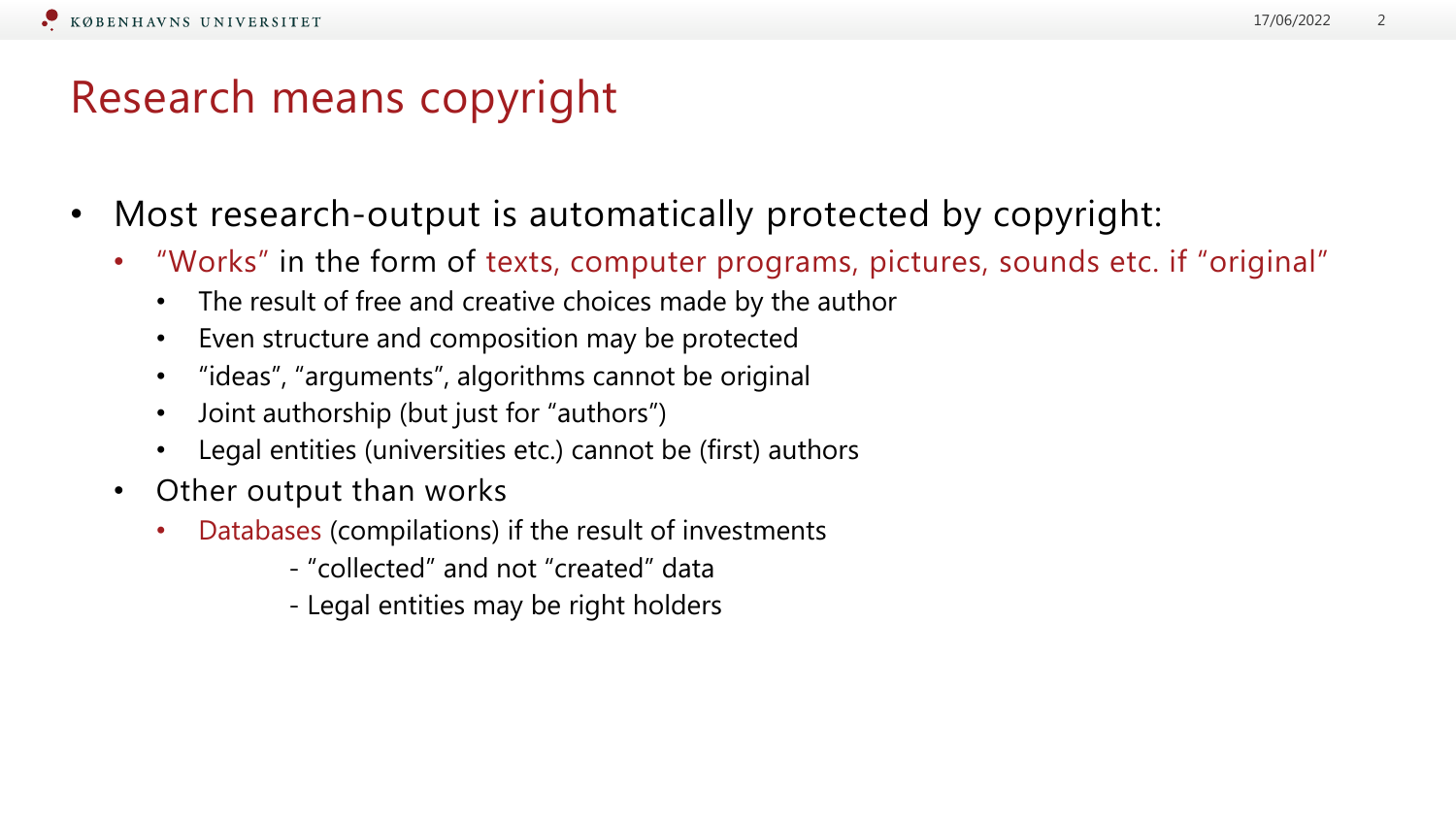# Copyright means exclusivity

- Authors of works (and for databases etc. producers) enjoy exclusive rights
	- Economic rights: The right to reproduce, distribute or make works available to the public
		- Prevent others from e.g. publishing, uploading, downloading works or (original) parts thereof
	- Moral right (droit moral)
		- Unharmonised but usually paternity rights and right of integrity
			- often the moral rights are not fully transferable (if at all)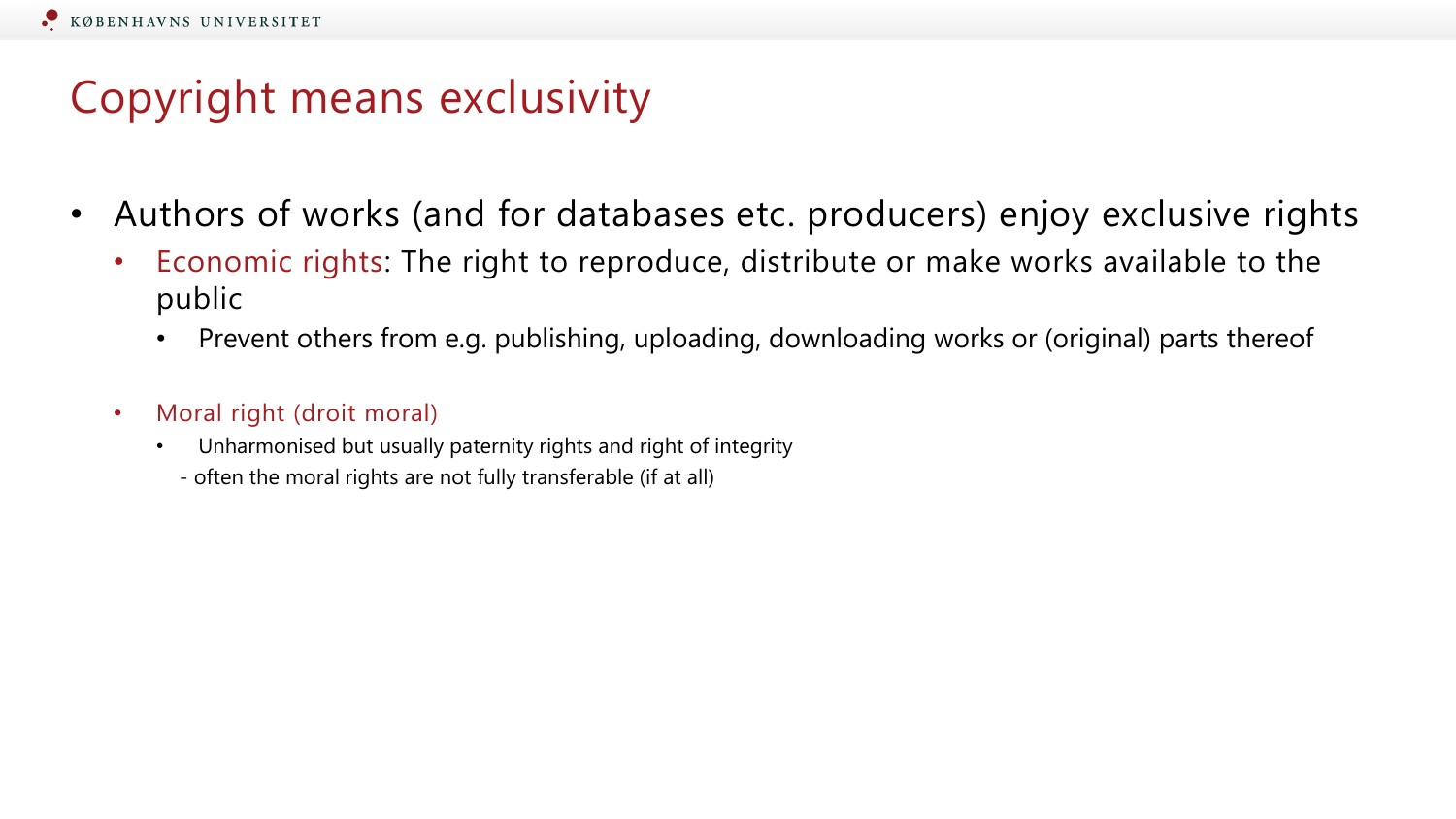### Exclusivity means control

- Without the consent from the "author" ("first holder of the right") most uses are prohibited
- Decisions on whether, when where to publish and on what conditions can only be made by the author
- Unless the law provides otherwise
	- "Work for hire"
	- The Nordic countries has no such limitations
		- "professors privilege" and "the teachers exemption"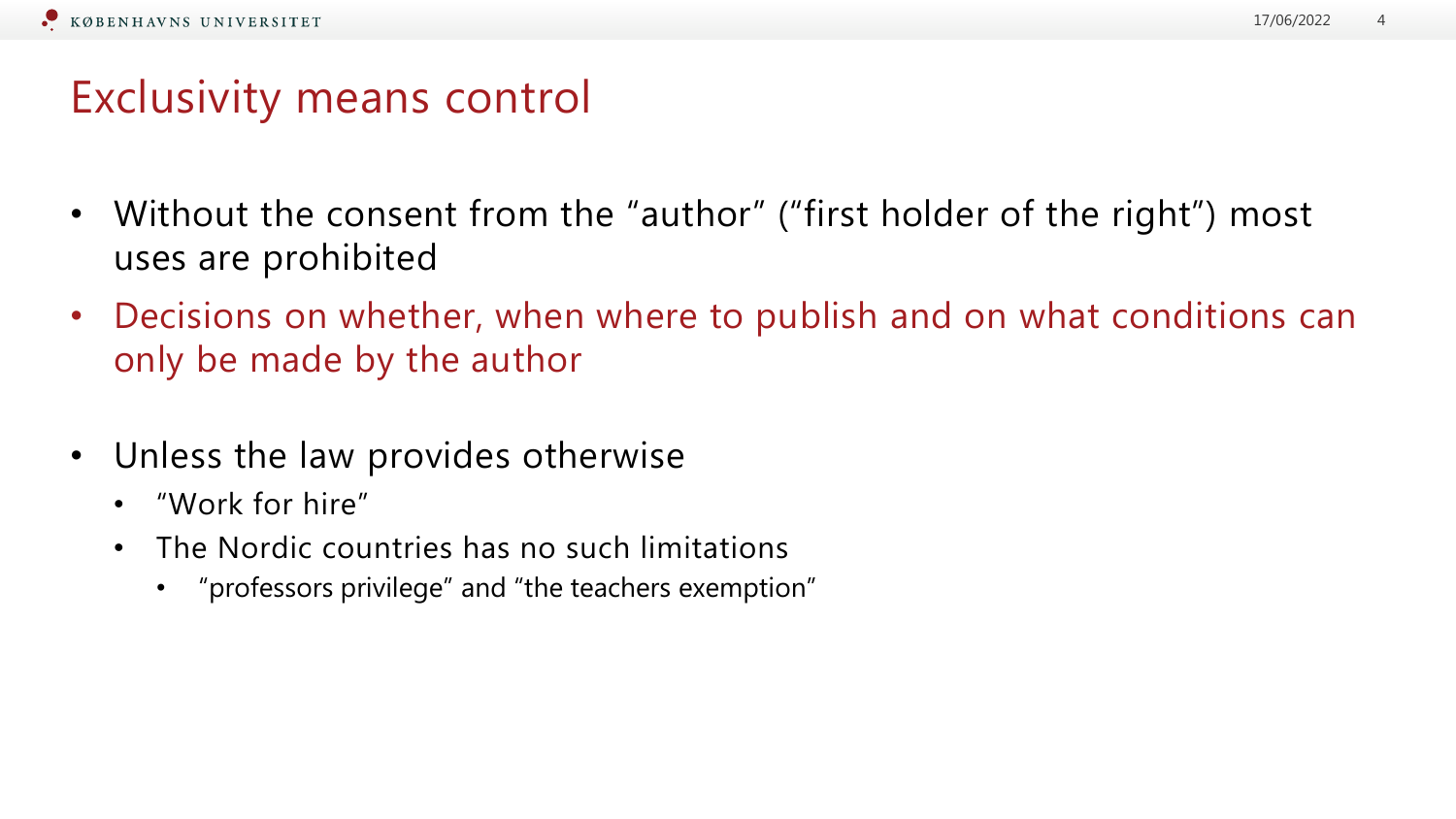# Control means freedom of choice for authors

- "Freedom of contract"
	- Pacta sunt servanda
- "Real freedom" presupposes a level playing field
	- Facing big publishers authors are in a weak bargaining position
	- Contact law (unreasonable contracts)
	- DSM Directive, Chapter 3 on "Fair remuneration in exploitation contracts of authors and performers"
		- "Principle of appropriate and proportionate remuneration" (Art. 18), "transparency obligation" (Art. 19), "Contract adjustment mechanism" (Art. 20), "alternative dispute resolution procedure" (Art. 21) "right of revocation" (Art. 22).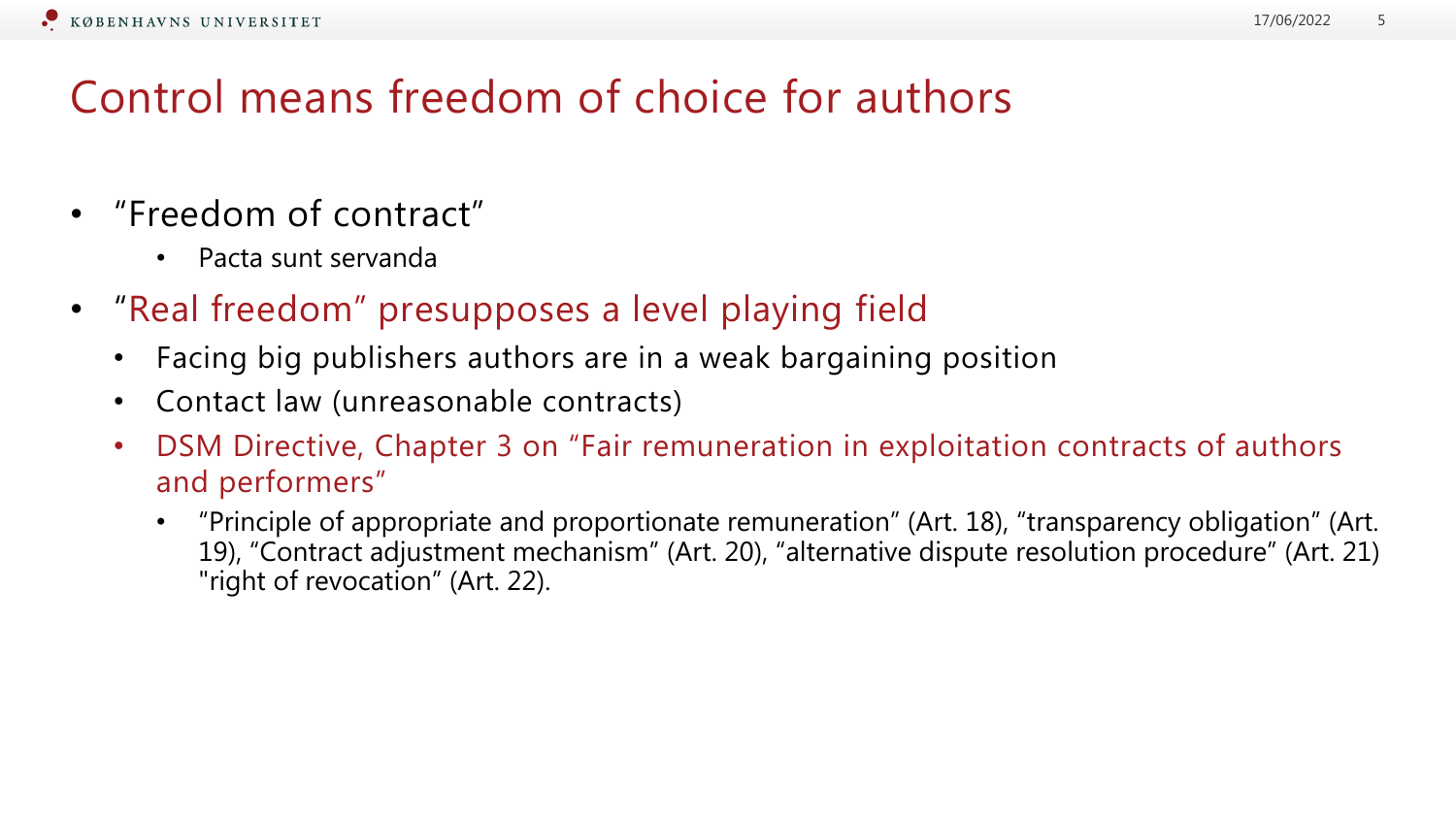## What does copyright mean to Open access

- University researchers are motivated by many factors
	- to most copyright isn't about money
	- to all its about career and fame
		- "publish or perish", "h-index", "bibliometric research indicators"
	- Copyright's control is crucial because it allows researchers to profit from the research in the ways they deem to be the best
		- Because of copyright universities cannot decide where, whether and how to publish research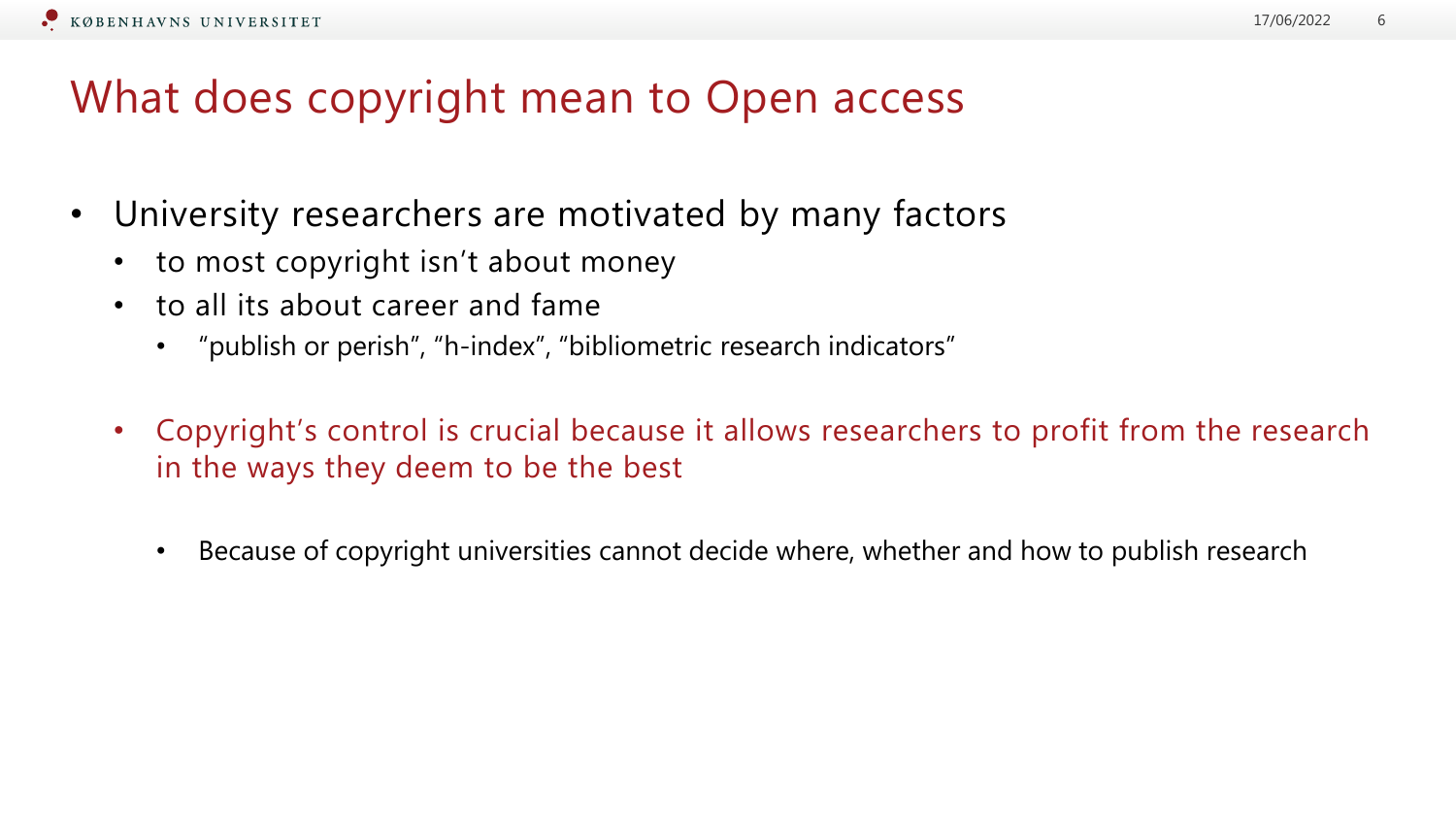#### 17/06/2022 7

### Copyright supports academic freedom

• Universal Declaration of Human Rights, Article 27

1. Everyone has the right freely to participate in the cultural life of the community, to enjoy the arts and to share in scientific advancement and its benefits.

2. Everyone has the right to the protection of the moral and material interests resulting from any scientific, literary or artistic production of which he is the author.

- The Swedish Higher Education Act Section 6
	- Higher education institutions must operate under the general principle that academic freedom must be promoted and protected:
		- research issues may be freely selected,
		- research methodologies may be freely developed, and
		- research results may be freely published.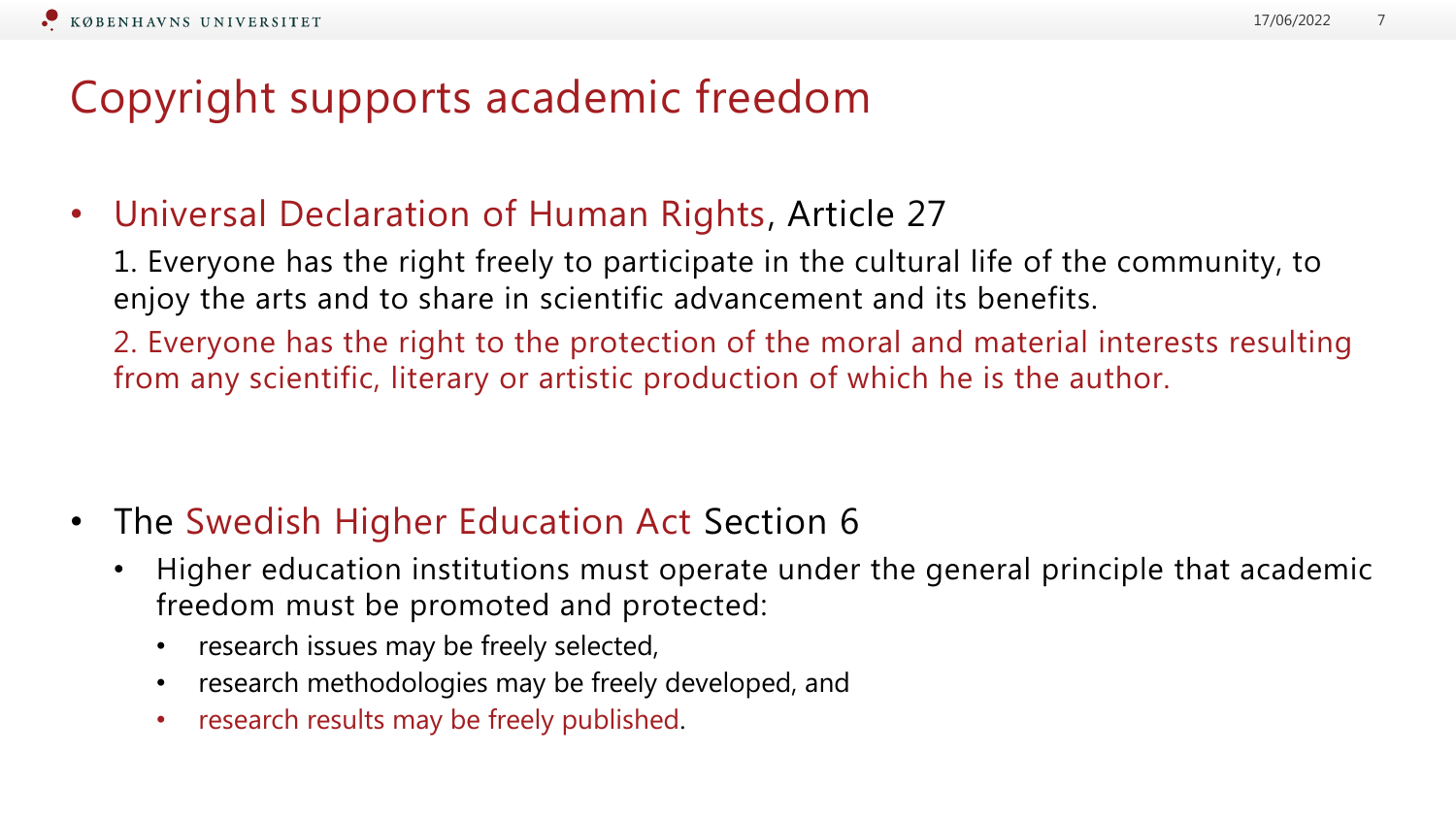# The way forward: Make researchers' good choices easy!

- Copyright and academic freedom both begin with the researcher's right to control the use of his/her research
- That freedom should include the right to choose open access as well as the right not to
- More open access requires a multifaceted and multidimensional approach:
	- Much is outside of copyright
		- Overly greedy publishers: "One Journal Publishing Company is More Profitable Than Netflix" [https://library.missouri.edu/news/lottes-health-sciences-library/one-journal-publishing-company](https://library.missouri.edu/news/lottes-health-sciences-library/one-journal-publishing-company-is-more-profitable-than-netflix)is-more-profitable-than-netflix
		- Rethink recruitment criteria
		- Rethink funding conditions
	- But copyright is important too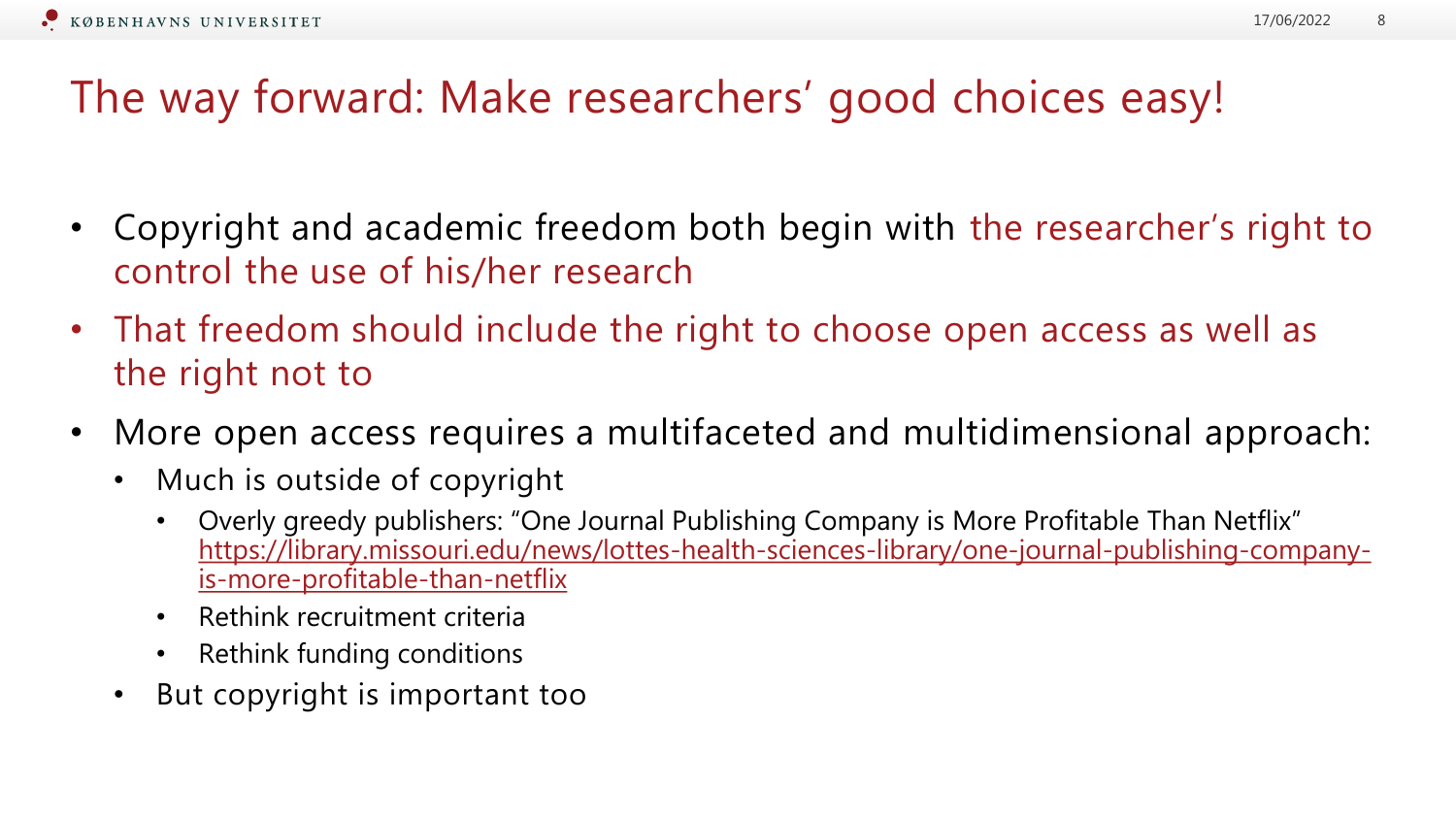### Stronger and better copyright laws

- Make sure that "copyright works"
	- It all begins with the creative effort of the individual author (employee)
	- Protect that person better against one-sided contracts
		- DSM-Directive is a step in the right direction but too general to help university authors
	- But more should come
	- Example
		- Provide authors with statutory muscles to opt out of exclusivity clauses:

The Dutch Copyright Act: "The maker of a short scientific work, the research for which has been paid for in whole or in part by Dutch public funds, shall be entitled to make that work available to the public for no consideration following a reasonable period of time after the work was first published, provided that clear reference is made to the source of the first publication of the work."

Similarly in e.g. Germany: "Der Urheber eines wissenschaftlichen Beitrags, der im Rahmen einer **mindestens zur Hälfte mit öffentlichen Mitteln geförderten Forschungstätigkeit** entstanden … hat, das Recht, den Beitrag nach Ablauf von zwölf Monaten seit der Erstveröffentlichung **in der akzeptierten Manuskriptversion** öffentlich zugänglich zu machen, **soweit dies keinem gewerblichen Zweck dient**..

•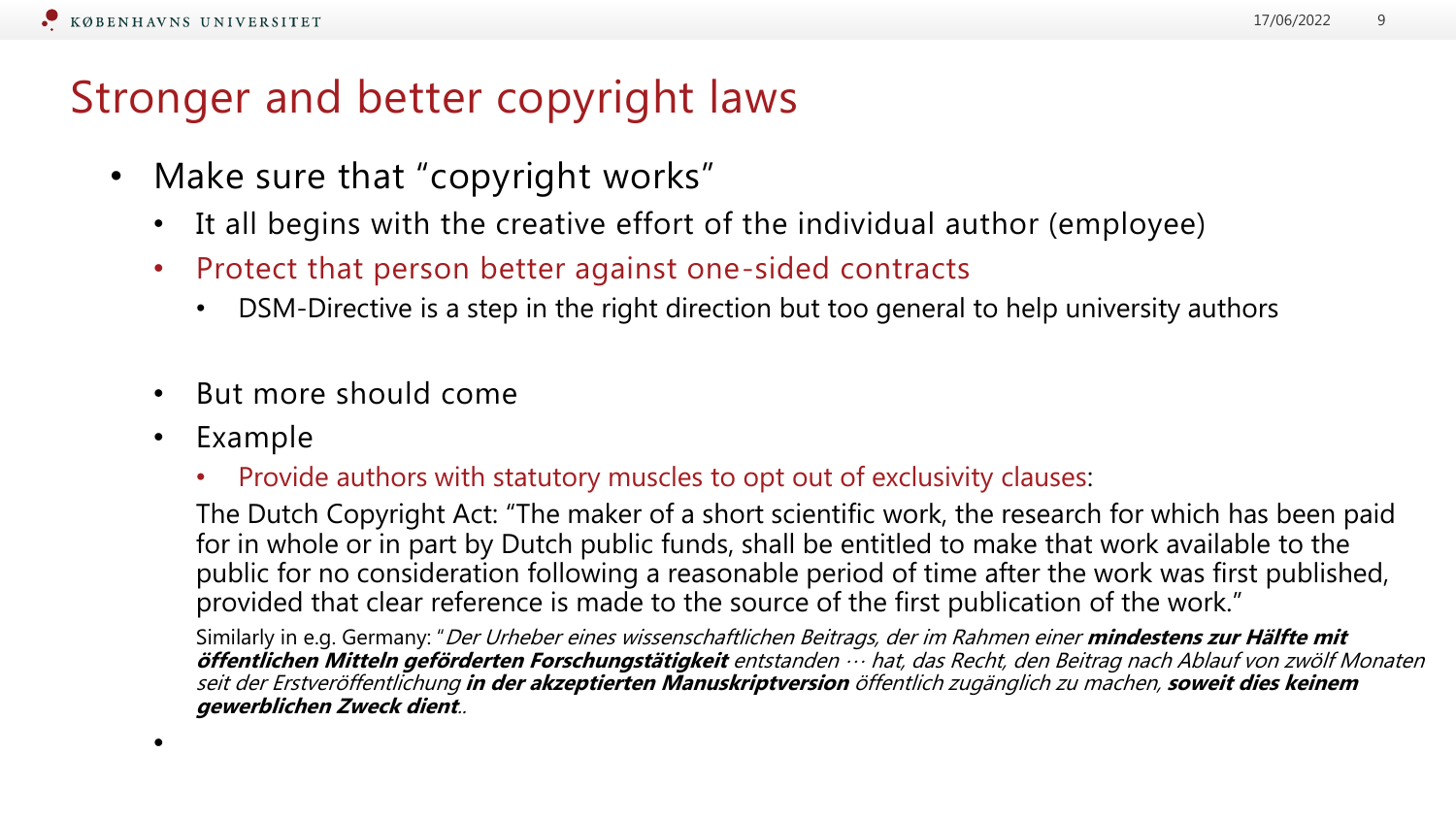### Final remarks and reflections

- Copyright puts authors in control of the use of their works
- This is the foundation for academic freedom. It spurs creativity and it promotes research ethics and fairness
- If we want authors to choose open access it should be in respect of copyright
	- Avoid obligatory models
	- Nudging
		- Easy to chose open access
		- Beneficial to choose (career, funding)
		- Strengthen Copyright Acts with contractual provisions